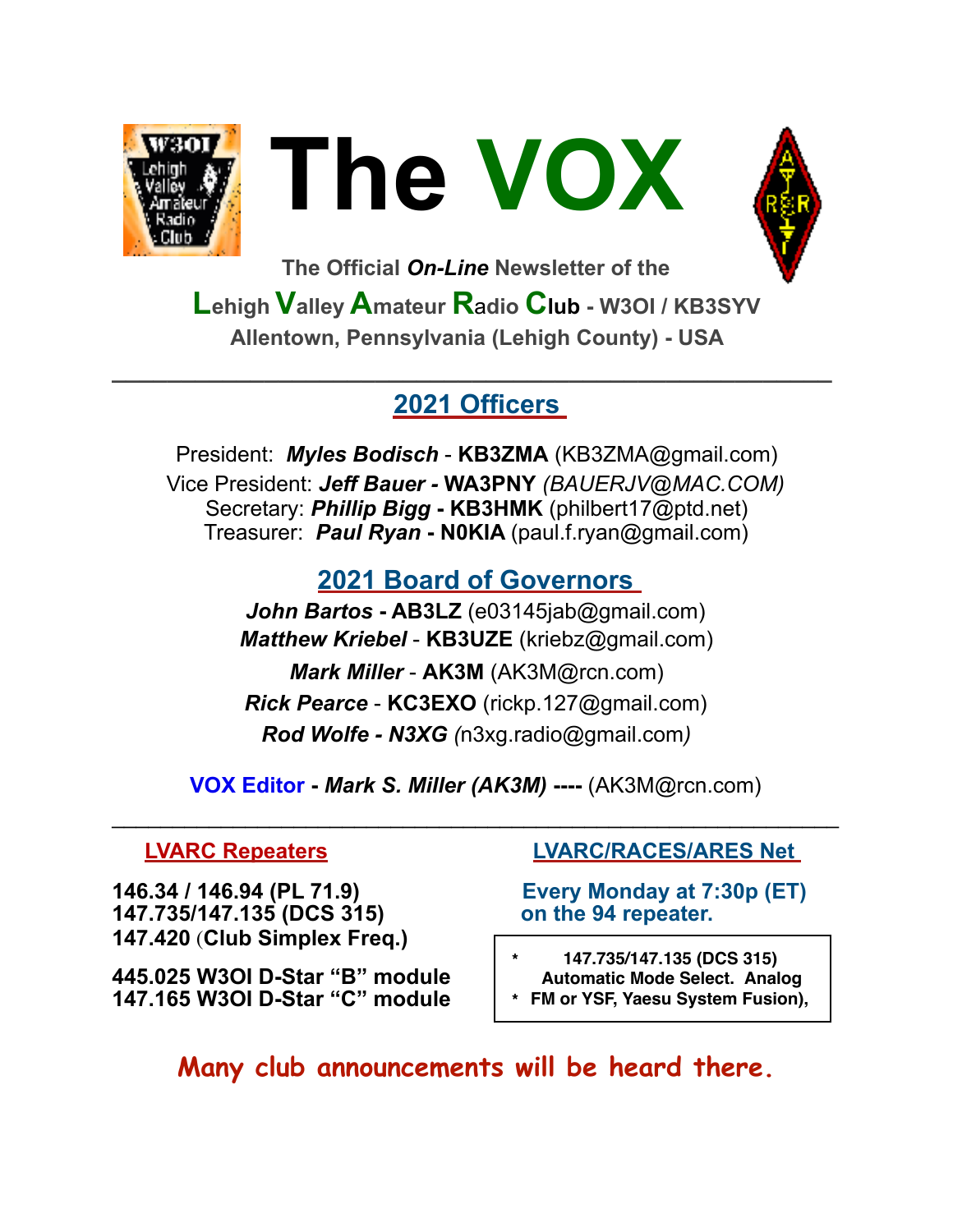The **May** LVARC **"Virtual Meeting"** will be held on **Tuesday May 4,** 2021 using **ZOOM** at **7:30p** (local time).

The scheduled program: TBA

Plan to attend this "Virtual Meeting"

**The LVARC holds it's monthly meetings on the FIRST TUESDAY of every month On Line using ZOOM at7:30p Eastern time until further notice.**

### LVARC TEST SESSIONS

The LVARC has had to change its test session schedule due to COVID. Test sessions will be scheduled when 8-10 applicants are on the waiting list. Contact Mark Miller (AK3M) at **[AK3M@rcn.com](mailto:AK3M@rcn.com)** for details.

### **REGISTRATION IS REQUIRED**

**If you have questions, contact Mark (AK3M) at [AK3M@rcn.com](mailto:AK3M@rcn.com)**

### **UpComing 2021 LVARC Programs**

 **May 4** - "**Packet Radio**" - Regina (N2RNA) **June 8** - 2021 Field Day preparation

**Note:** — Programs or topics are subject to change.

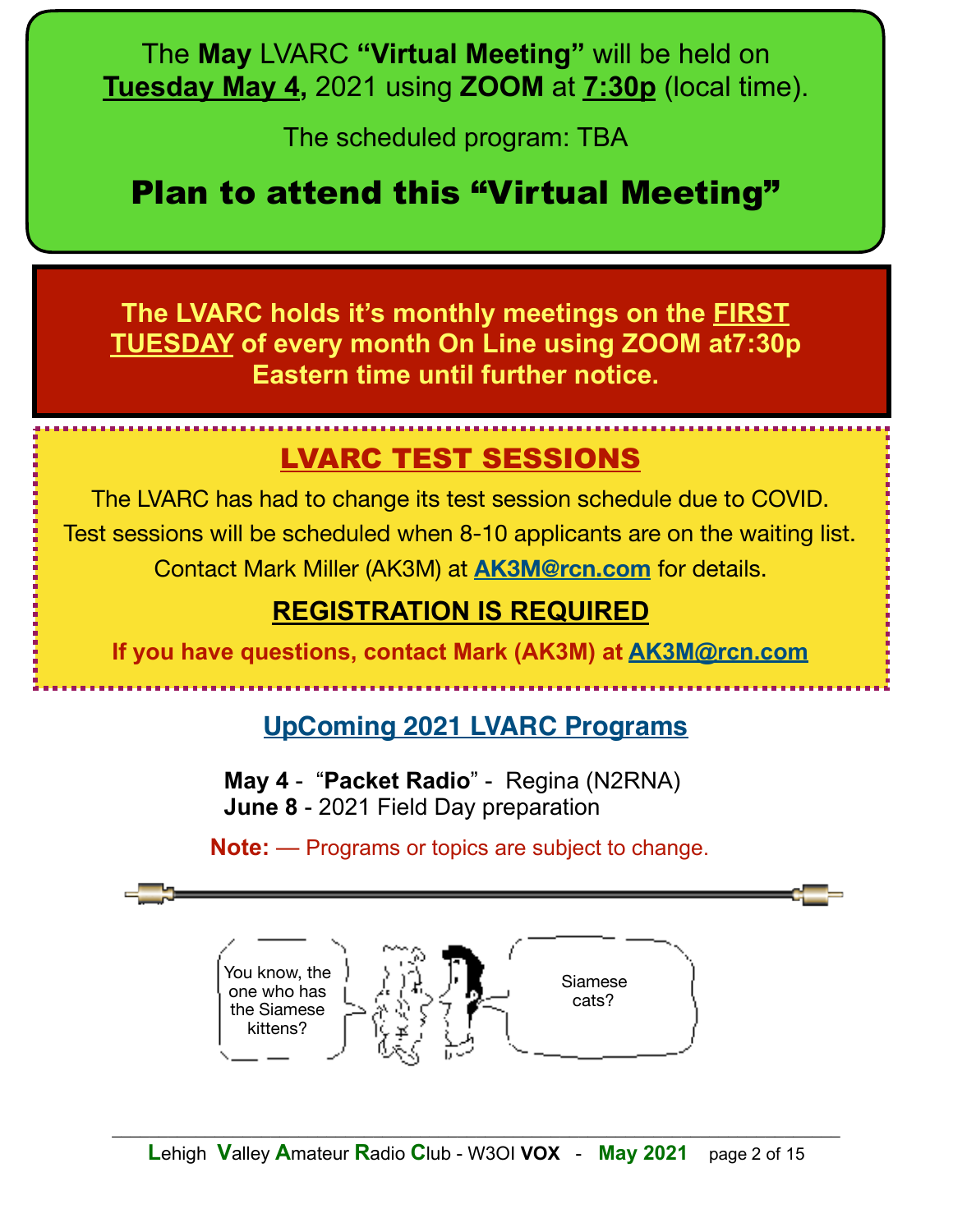| Sunday | Monday                                                     | Tuesday                                                                          | Wednesday | Thursday                                                  | Friday | Saturday |
|--------|------------------------------------------------------------|----------------------------------------------------------------------------------|-----------|-----------------------------------------------------------|--------|----------|
|        |                                                            | <b>May</b>                                                                       |           |                                                           |        | 1        |
|        | <b>LVARC</b><br><b>Net</b><br>7:30p<br><b>KC3AFU</b>       | <b>LVARC</b><br>Meeting<br>7:30p<br>via ZOOM                                     | 5         | 6<br>D-Star<br><b>Net</b><br>7:00p                        | 7      | I8       |
| ġ      | 10<br><b>LVARC</b><br><b>Net</b><br>7:30p<br><b>KB3UZE</b> | 11                                                                               | 12        | 13<br>D-Star<br><b>Net</b><br>7:00p                       | 14     | 15       |
| 16     | 17<br><b>LVARC</b><br><b>Net</b><br>7:30p<br>N3XG          | <b>LVARC</b><br>18<br><b>Hands</b><br>On<br><b>Night</b><br>via<br>ZOOM<br>7:30p | 19        | 20<br>D-Star<br><b>Net</b><br>7:00p                       | 21     | 22       |
| 23     | 24<br><b>LVARC</b><br><b>Net</b><br>7:30p<br><b>WW3TRG</b> | 25                                                                               | 26        | $\overline{\mathbf{27}}$<br>D-Star<br><b>Net</b><br>7:00p | 28     | 29       |
| 30     | 31<br><b>LVARC</b><br><b>Net</b><br>7:30p<br>AK3M          |                                                                                  |           | 2021                                                      |        |          |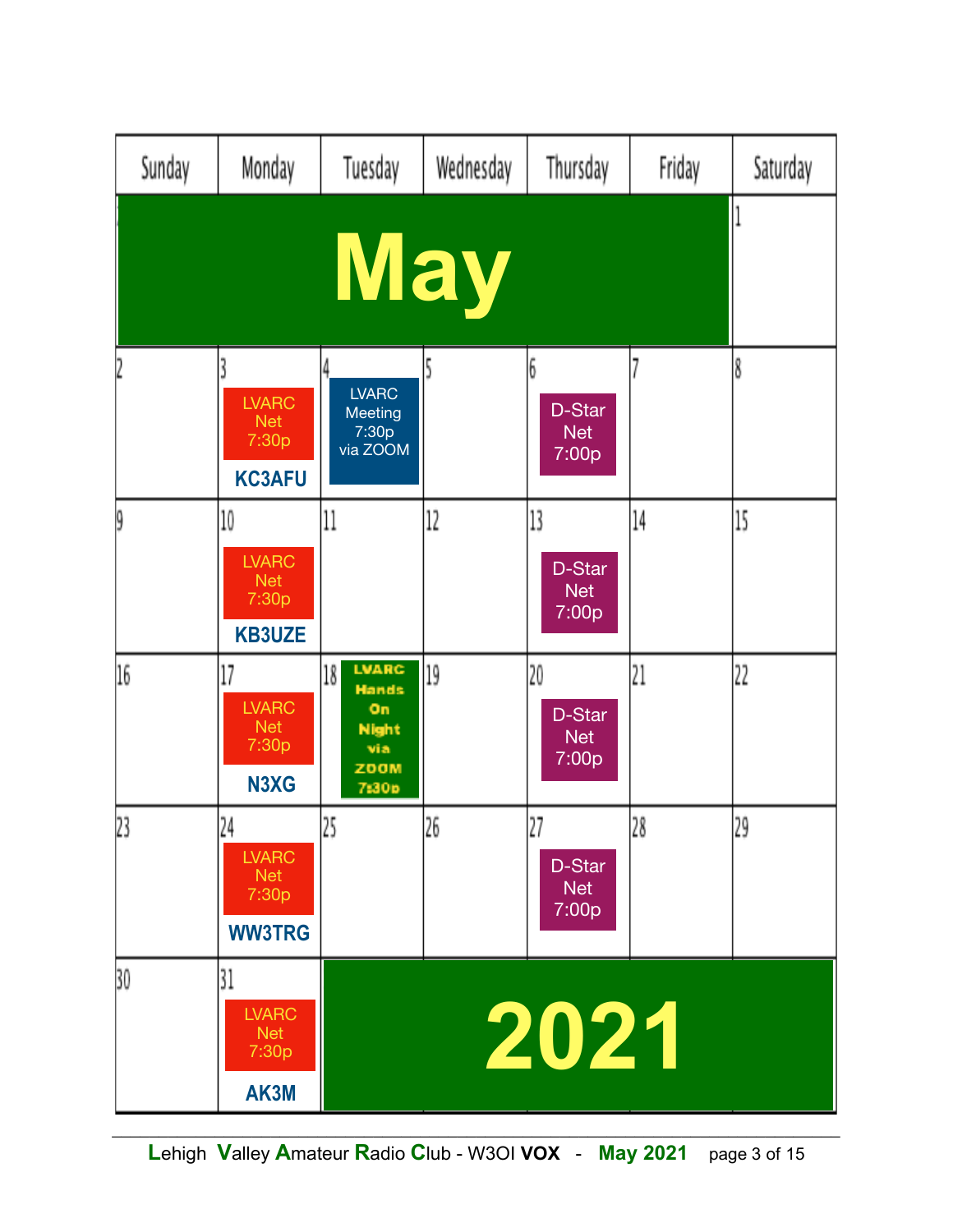### **ARES Is Back!** (At least one event)



**St.Luke's Half Marathon** is back and **WILL EXAMPLE MARATHON** be held as an, "In Person," event this year BUT please note a change of the date. The event

this year will be held on **October 17 2021**.

The LVARC has provided communications support for this event for MANY years and plan to do so again in October 2021.

**Your help is needed!** If you want to participate as a communications person for the event this year, contact Mark (AK3M).

If you are new to ARES events and don't know what you will need to do if you volunteer, see page 5 or contact Mark (AK3M) at **[AK3M@rcn.com](mailto:AK3M@rcn.com)**.

## **Don't wait! Mark your calendar and volunteer to help!**

**Memorial Day** is an American holiday, observed on the last Monday of May, honoring the men and women who died while serving in the U.S. military.





### **Field Day 2021 will be held on June 26 and June 27, 2021**

Listen to the Monday Night Net and read the VOX for LVARC Field Day plans.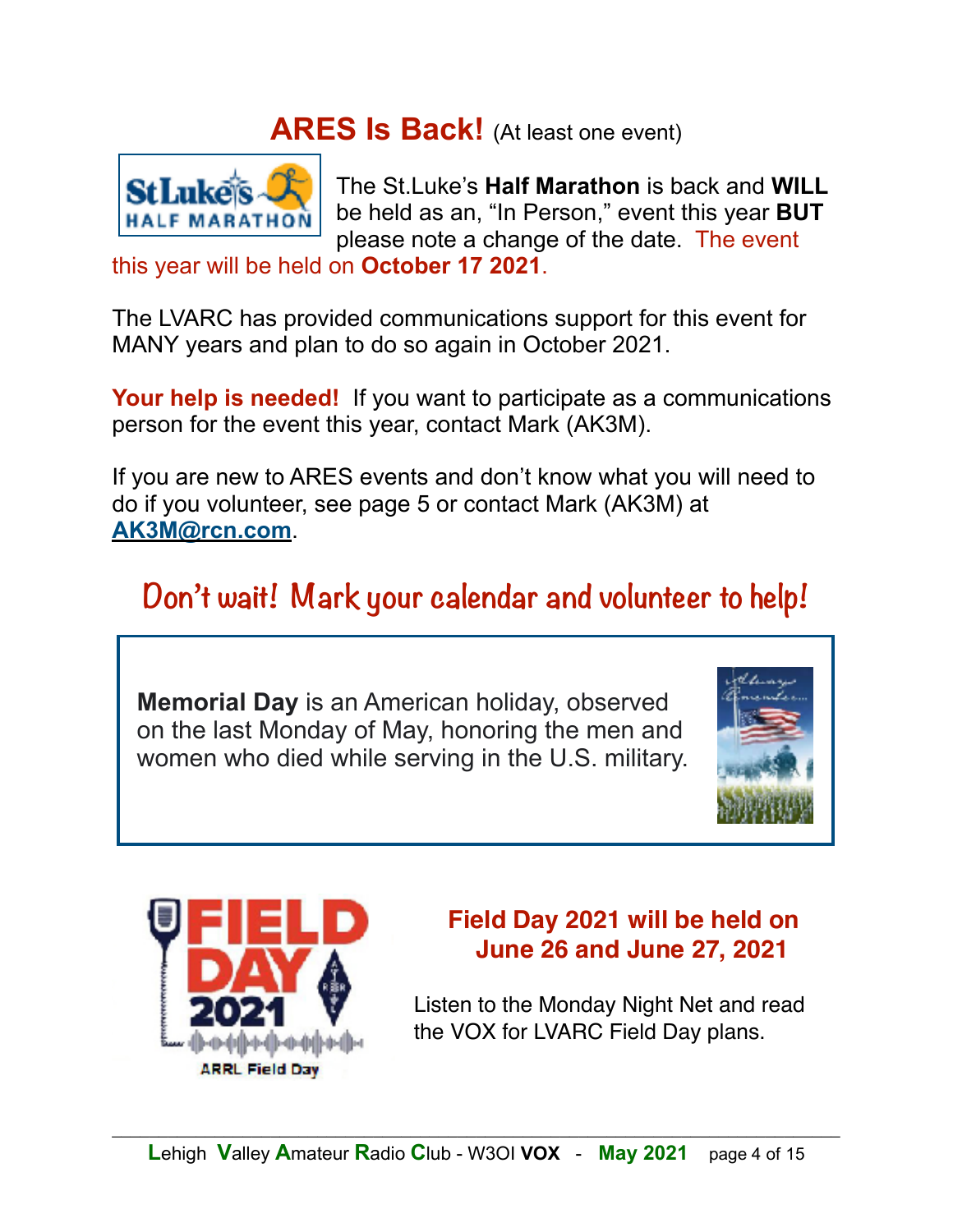### **What Do I Need to Do if I Volunteer for an ARES Event?**

Under normal conditions, the LVARC provides communications support for many community events each year. This year [2021], the St. Luke's **Half Marathon WILL** be held as an, "In Person event." That means as of now, the LVARC will be providing communications support for at least one ARES event this year. *Volunteers are needed*.

If you are new to ARES and the LVARC's participation in these community events but want to help, read on to find out what your responsibilities will be.

During an ARES event, LVARC volunteers are positioned around the course and are responsible for handling any messages to/from their position to the net control station. These messages may be in any form including emergency to routine. This is a modified NTS protocol. Emergency messages may include medical/health issues and routine traffic may include the movement of event supplies.

All communications are done via VHF and will use the LVARC repeater(s). HTs are all that is needed. Participation in these events allow the operators to sharpen their traffic handling skills while helping your community.

Use your communication skills and equipment by volunteering to help with the Half Marathon on October 17. Contact Mark (AK3M) to volunteer.



**READER SUBMISSION**

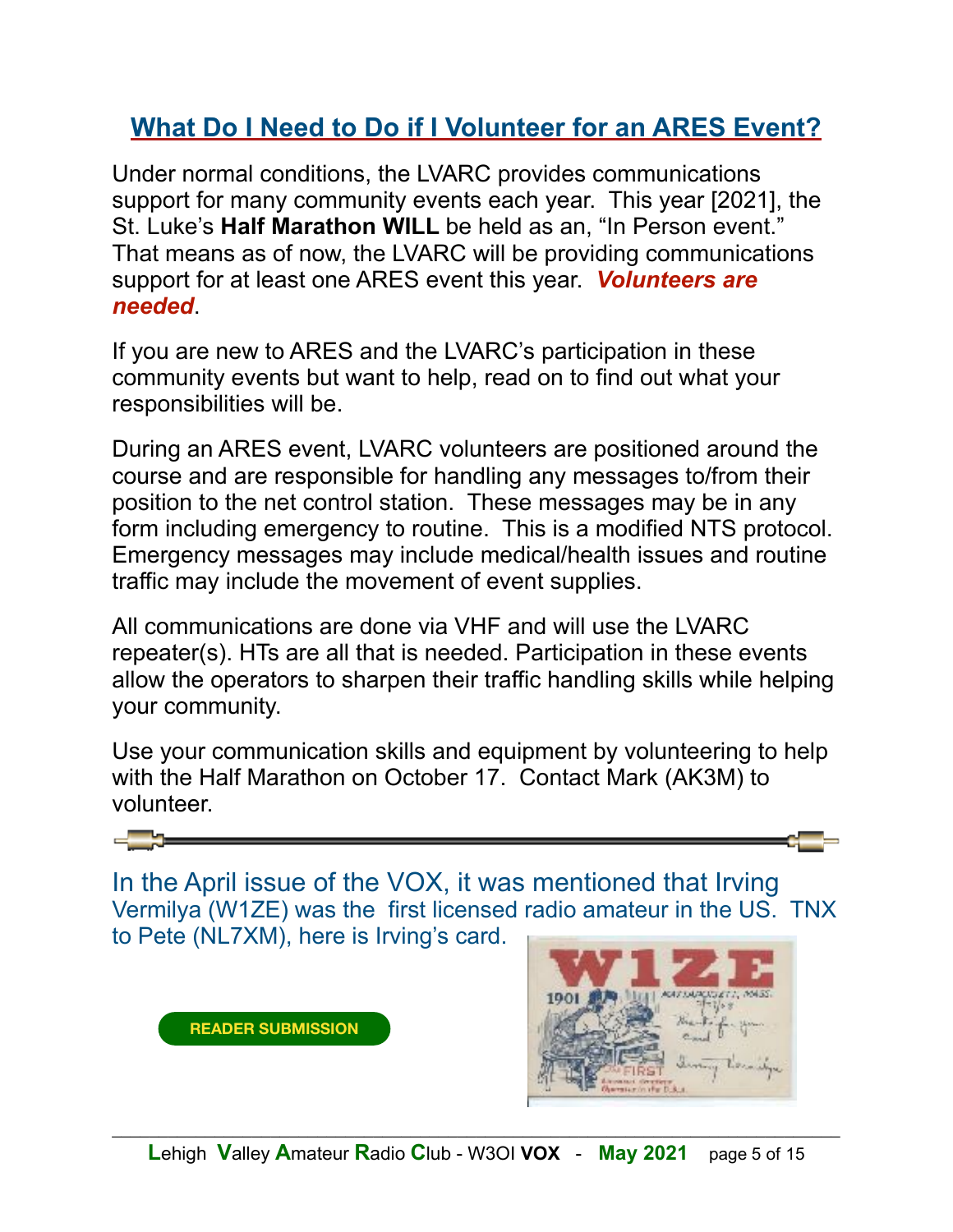# FOR SALE

\*Mirage B34-G VHF/SSB/CW amplifier. Perfect to bump up 5 watts to 35 watts \$100. (new \$200)

\*MFJ902 80-10 meters Travel Tuner \$75. (new \$130)

\*Elecraft T1 QRP tuner **with** the memory cable. Perfect for the FT817/D and the new FT 818 \$75. (new \$190)

\*AIM Model 38-384 regulated 4 Amp power supply \$50. (new \$75)

\* End Fed antenna 20 meters \$15.

\* Yo-Yo 'tenna 2 reels, portable dipole \$15.

\*MFJ 1621 Portable antenna \$50. (new \$120)

\*MFJ 1795 HF Vertical antenna. Perfect for portable or HOA. \$75. (normally \$230).

\*High Sierra Side Kick motorized screw driver antenna with tripod and 2 capacity hats also coax cable with power wires inside and switch for easy tuning all included. Use portable with tripod or mobile \$350.

\*Sound Studio Powered Speakers HS-668 (2 to sell) Speakers will also play from a thumb drive thru the USB port. Can be used with a computer, radio, amateur radio etc. Portable with a power source or use wall brick 120V. See URL for information. New \$80 each...asking \$45 each. See **[https://www.redferret.net/?](https://www.redferret.net/?p=9064) [p=9064](https://www.redferret.net/?p=9064)**.

\*Tokyo HY-Power Amplifier HL-508B \$550 Bump up QRP to 50 Watts, Great for FT817/818 and others. (new \$800). This is the most wanted amplifier in the QRP world. Most are 45 watts.

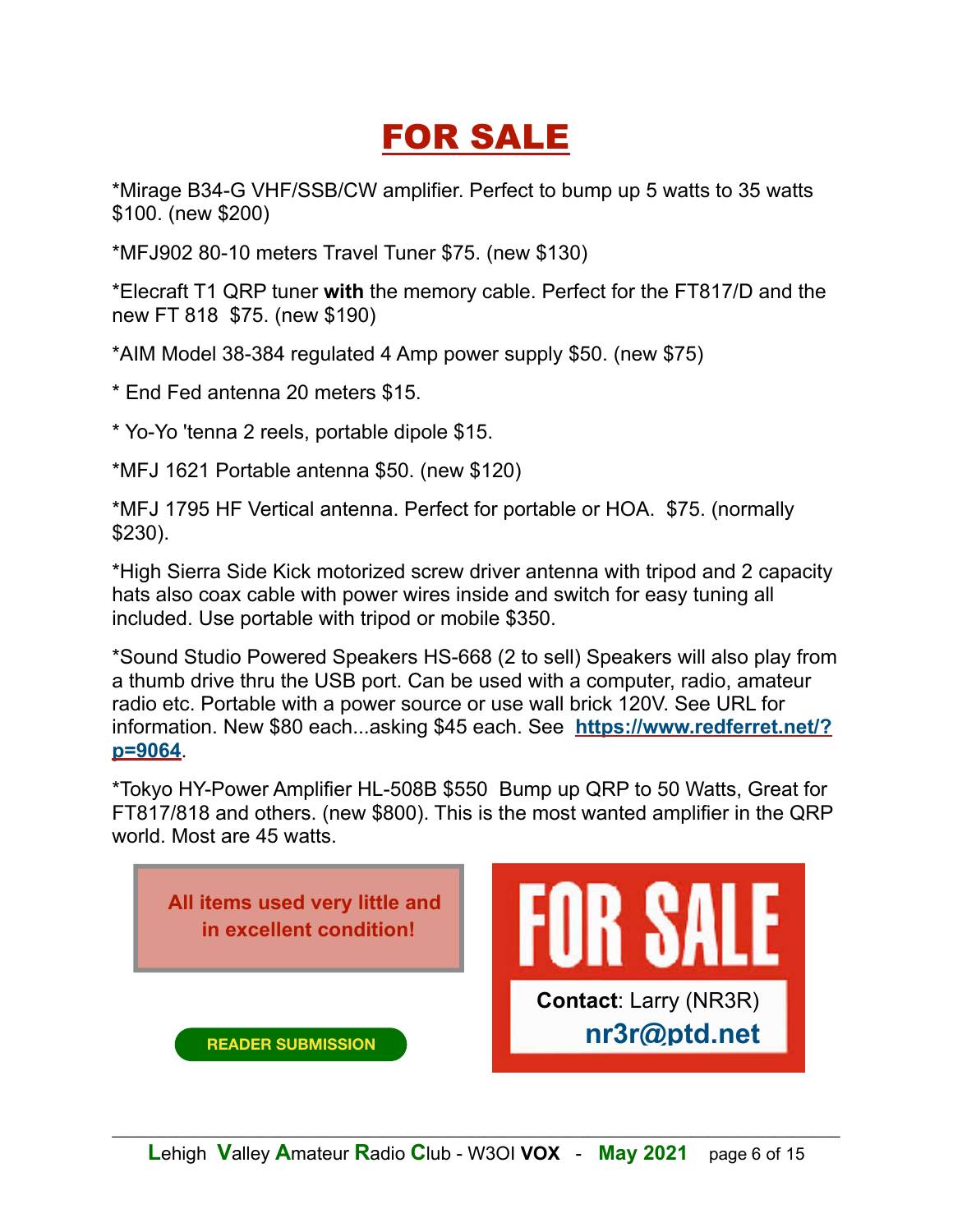

## GOOD NEWS!

**THE 25** "A new solar cycle is under way<br>and band conditions on the HF and band conditions on the HF bands are already improving."

(from QST, April 2021, p. 57)





**Submitted by Pete (NL7XM)**

**READER SUBMISSION**

#### **Spring & Summer Severe WX**

In the Winter, we deal with snow and sleet. We are now in Spring and approaching Summer when we will have lightening, thunderstorms, hurricanes and hail.

Use your radio for monitoring and reporting severe WX conditions.

When severe wether strikes the Lehigh Valley, turn on VHF and listen

to and report any conditions that may effect the area.



#### **Do you collect mugs?**

 **Do you want to contribute to the Spectrum Defense Fund?** 

Go to: **http://www.arrl.orgunds**

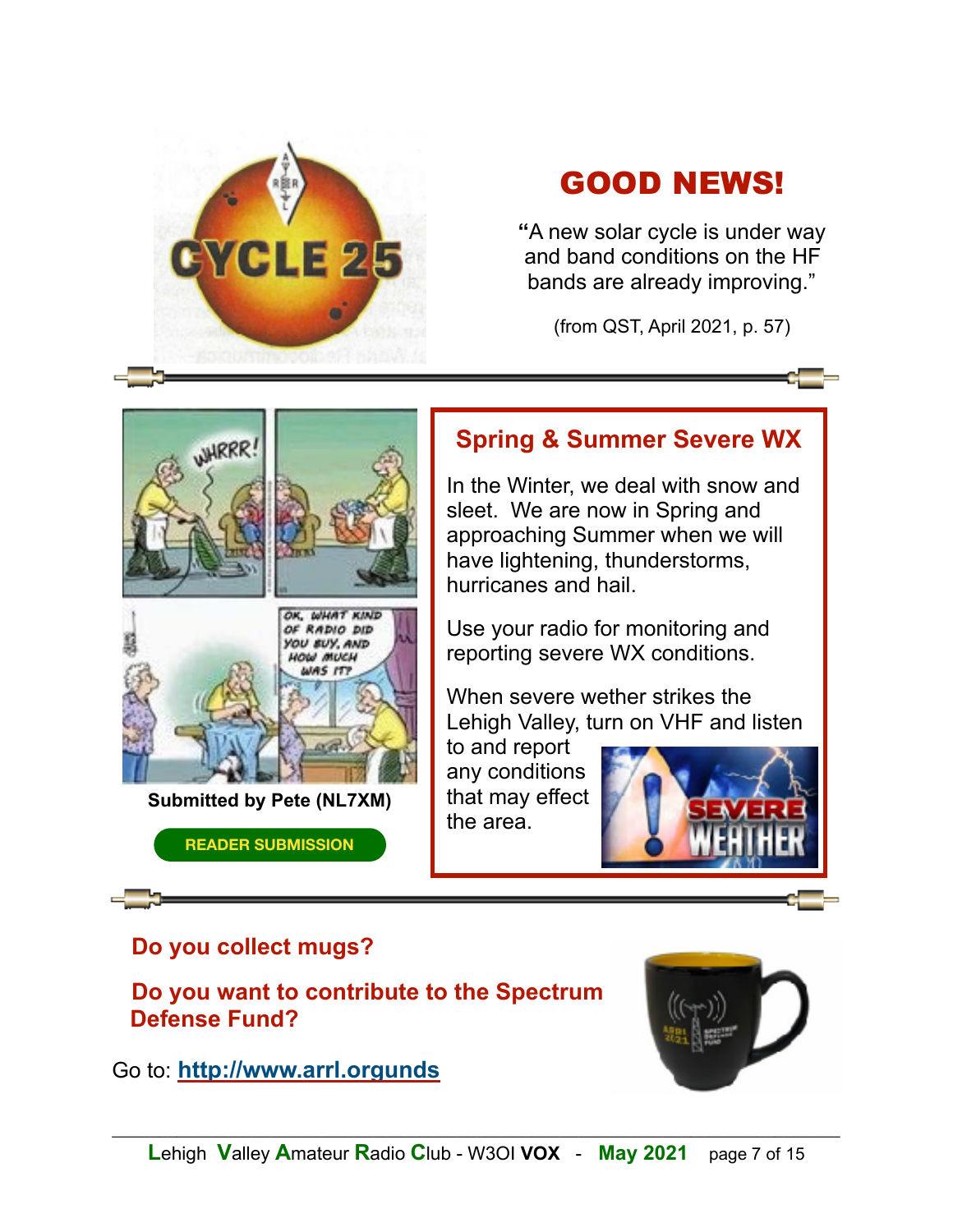

After 27.1790 Samuel Findley Bresse Morses April 20.6733

### **Samuel Findley Breese Morse**

April 27, 1791 - April 2, 1872

#### **READER SUBMISSION**

Submitted by Larry (NR3R)

# THANKS

Thanks to those who volunteer each week to be Net Control operators for the Monday Night LVARC Net!

### **THANKS to:**

**Rod** (N3XG) **Mark** (AK3M) **Jim** (KC3AFU) **Matthew** (KB3UZE) **Tom** (WW3TRG)

### **HELP YOUR CLUB! HELP YOUR COMMUNITY!**

Use your skills and equipment. Volunteer to help with the **St. Luke's Half Maratho**n on October 17, 2021.

### **Your help is needed!**

To volunteer or for more information, contact Mark (AK3M) at **[AK3M@rcn.com](mailto:AK3M@rcn.com)**.

### **Scheduled LVARC Programs**

**May** - Packet Radio (Regina - N2RNA)

**June** - Field Day Preparations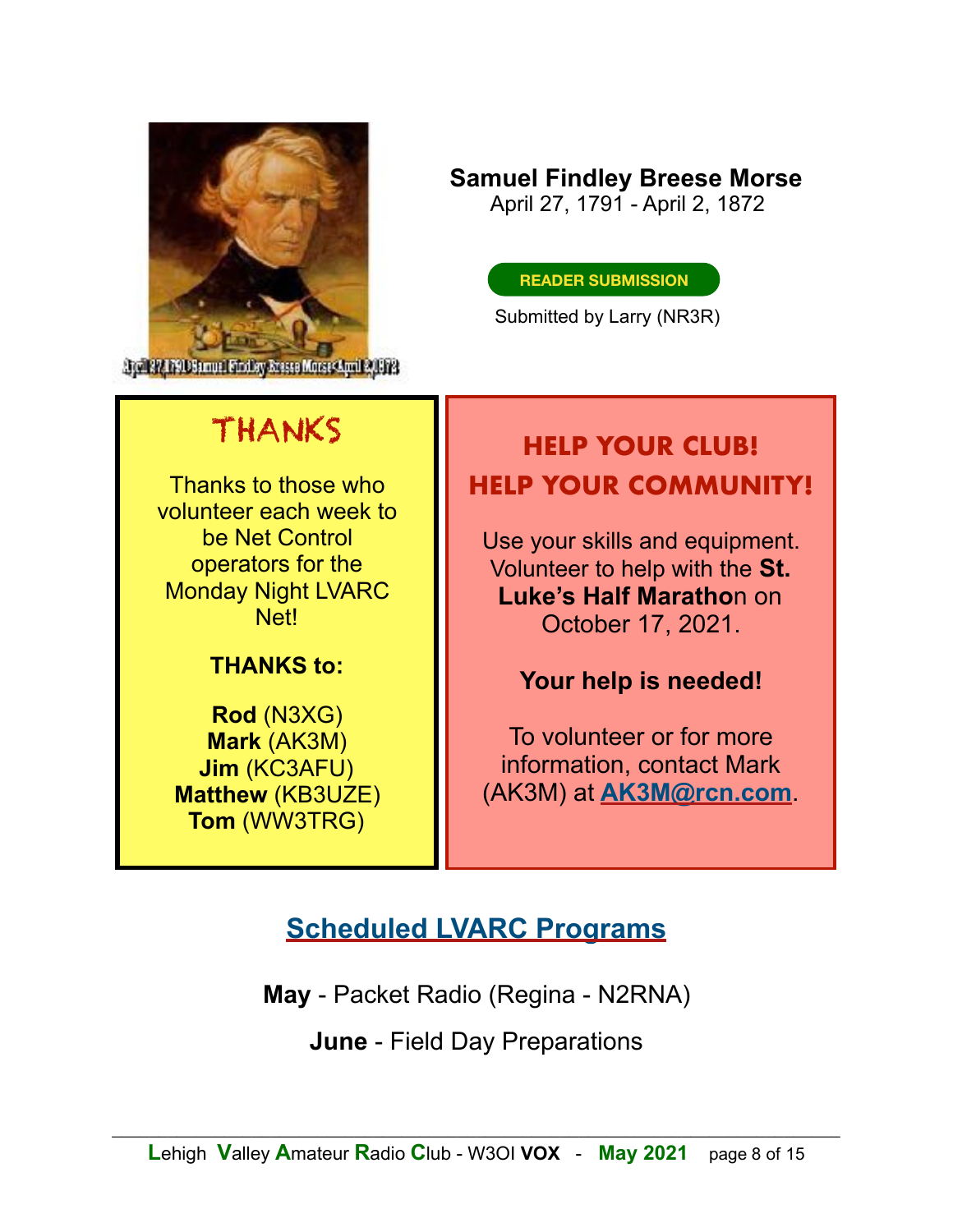

# **FINALLY!**

As of this edition, the July 6 meeting will be both a ZOOM **AND** an "In Person," meeting. Listen to the Monday Night Net for any changes.

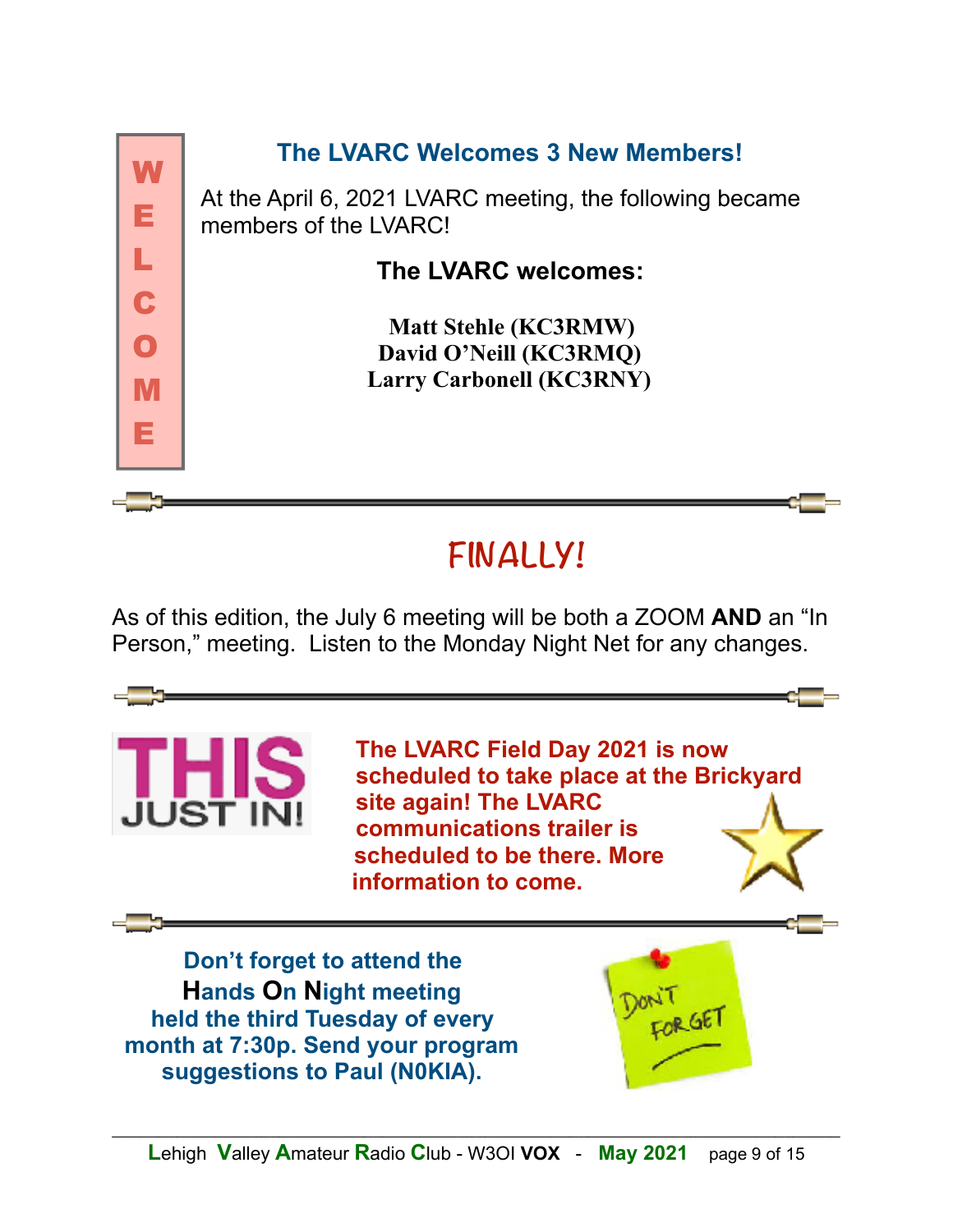### **Lehigh Valley Amateur Radio Club (W3OI) Meeting Minutes**

Date: April 6, 2021

The meeting was called to order by President Bodisch at 1932 Hrs. (EST).

The meeting opened with a moment of silence for Silent Keys.

The meeting was held via Zoom

There were a total of 22 members in attendance, and the club was joined by 3 guests.

The following Board Members were present at the meeting:

| President – Myles Bodisch   |                            | Present |
|-----------------------------|----------------------------|---------|
| Vice President - Jeff Bauer |                            | Present |
| Treasurer - Paul Ryan       |                            | Present |
| Secretary - Phil Bigg       |                            | Present |
|                             | Board Members: John Bartos | Present |
|                             | Mark Miller                | Present |
|                             | <b>Rick Pearce</b>         | Present |
|                             | Matt Kriebel               | Present |
|                             | Rod Wolfe                  | Present |
|                             |                            |         |

**Guests**: Dave – KC3RMQ, Matt – KC3RMW and George – W3GWM

**Corrections additions to the minutes:** None noted.

Motion to accept made by: Carl – AA3IX Seconded by: Jeff – WA3PNY Motion passed by voice vote: (Y/N) Y

#### **Treasurer's Report:**

 The report was presented: Motion to accept made by: Chuck – W3CDY Seconded by: John – AB3LZ Motion passed by voice vote: (Y/N)

#### **Committee Reports:**

**Repeater**: No current issues. There was some interference on 146.94. Rod believes it might be from another radio system. He also heard it on the county radios. It's since cleared up.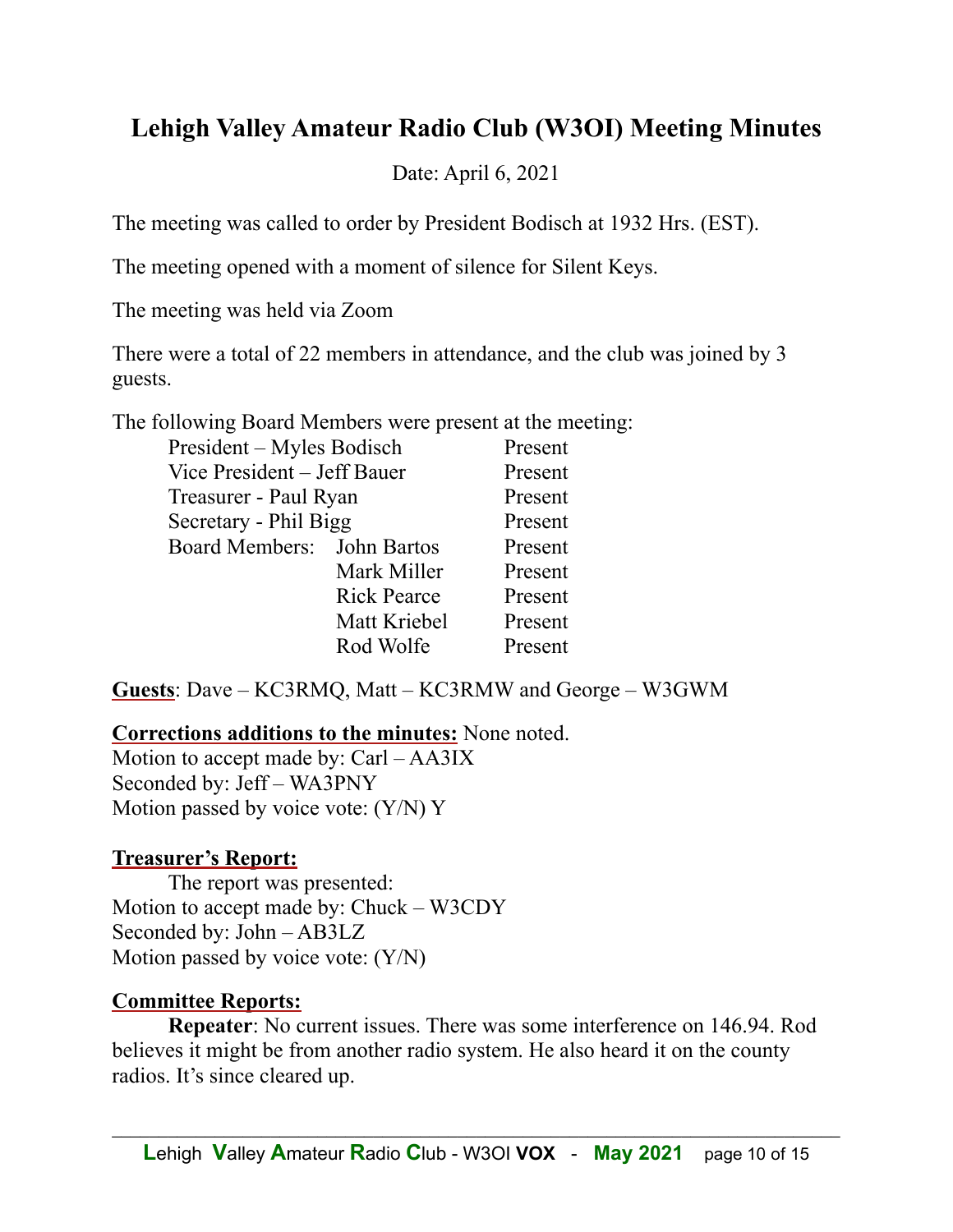**Program**: Tonight, will be Matt (KB3UZE). He will be doing a mystery presentation. May's program will feature Regina (N2RNA). She will be doing a talk on Packet.

**Volunteer Examiners**: There will be a test session on Friday April 16 at the Tri-Clover Fire Company starting at 6:00p. As of now, there are 11 scheduled to test.

**ARES / RACES:** The St. Luke's Half Marathon **WILL** be held as an, "In Person," event this year but the date has been changed from April to **October 17**. This event is NOT to be mistaken with the VIA Marathon which is NOT being held this year. Volunteers for the October 17 event are needed.

**Club Station / Trailer:** Myles was hoping to get some work done before Easter. It didn't work out. He will try to do something in the next few weeks. Would like to use the trailer for Field Day.

**Communications**: Nothing to report. If you have any issues with the website, contact Chuck (W3CDY).

**Old Business:** July is the proposed month to have in person meetings. This is due to the status of the virus.

 Rod is working on the associate member to active member transition. He created a spreadsheet to keep track of everything. The information is on the share drive for the board members to access. He will present it at a future meeting.

**New Business:** The club will try to hold Field Day this year. It will be held at the Brickyard site this year. The site will be a bit smaller due to construction in the area. There were other options discussed. Jeff Kelly has submitted the paperwork for the club to use the site. The costs associated with the event will be discussed in May.

**Good of the Order:** Rod thanked Chuck for sending him a pass to the Virtual Ham Expo. The material from the expo was available after the event for up to 30 days. Even if you can't do it on the date specified, it's a good way to access a wealth of information.

 Chuck (W3CDY) has an AC Circuit Tracker for sale. The cost is \$15. If interested, you contact him.

It looks like there might be some hamfests this year. Sussex will be doing there's. Check online for more info.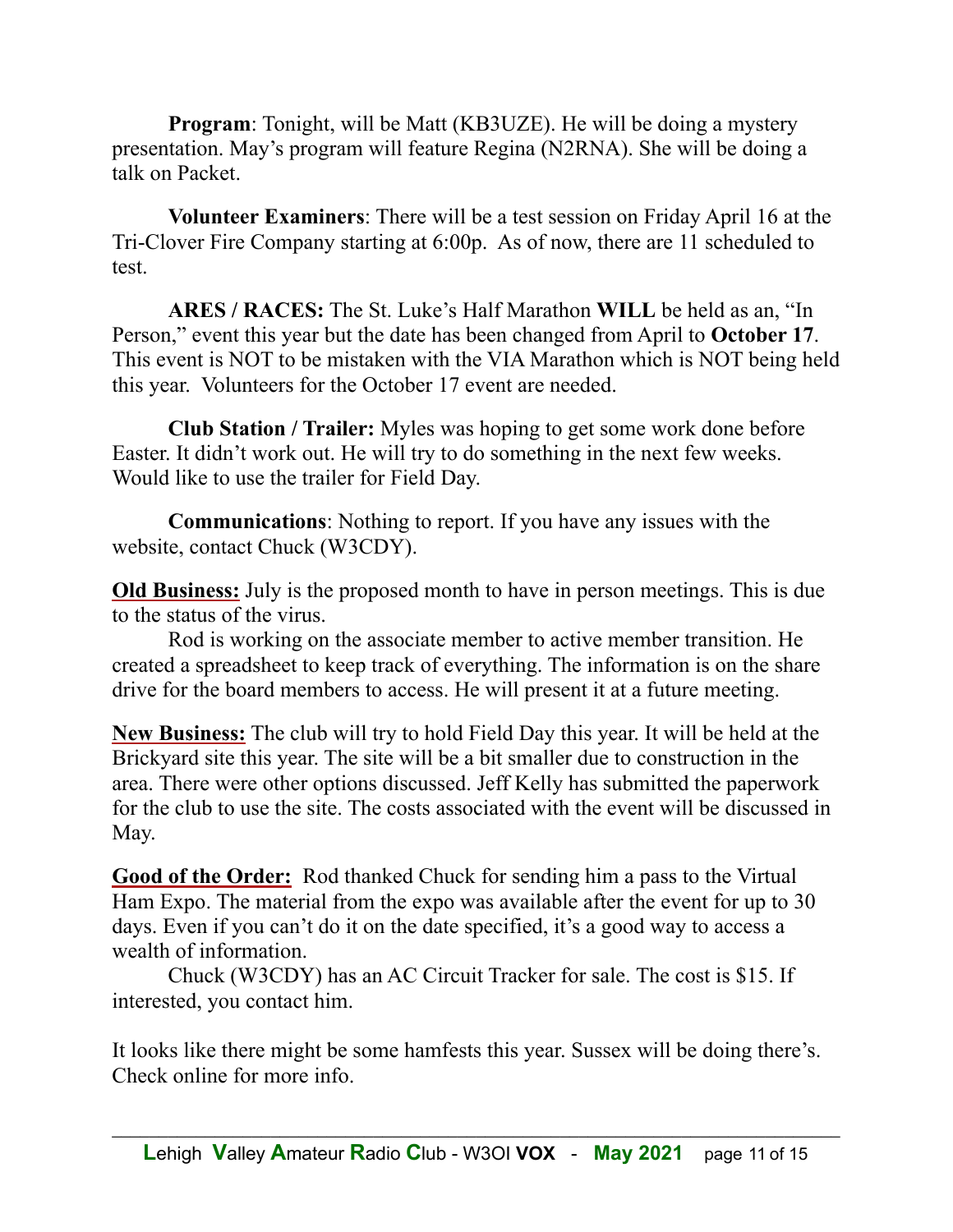**Hands on Night is the 3rd Tuesday of every month.** There is either a specific topic or an open session. For now, it is done via Zoom. Listen to the Monday night nets or at the monthly meeting for more info.

**Sick Report:** Nothing to report

**New member applicants** under New Business:

 Name: **Matt Stehle** Callsign: **KC3RMW** Motion to accept: Steve – KS3RO Seconded by: Rod – N3XG Motion passed by voice vote: (Y/N) Y

 Name: **David O'Neill** Callsign: **KC3RMQ** Motion to accept: Steve – KS3RO Seconded by: Rod – N3XG Motion passed by voice vote:  $(Y/N)$  Y

 Name: **Larry Carbonell** Callsign: **KC3RNY** Motion to accept: Matt – KB3UZE Seconded by: John – AB3LZ Motion passed by voice vote: (Y/N) Y

The LVARC Monthly Business Meeting Closed at 2006 hrs. (EST.) Motion to accept made by: Chuck – W3CDY Seconded by: Doug – N3WGH Motion passed by voice vote: (Y/N) Y

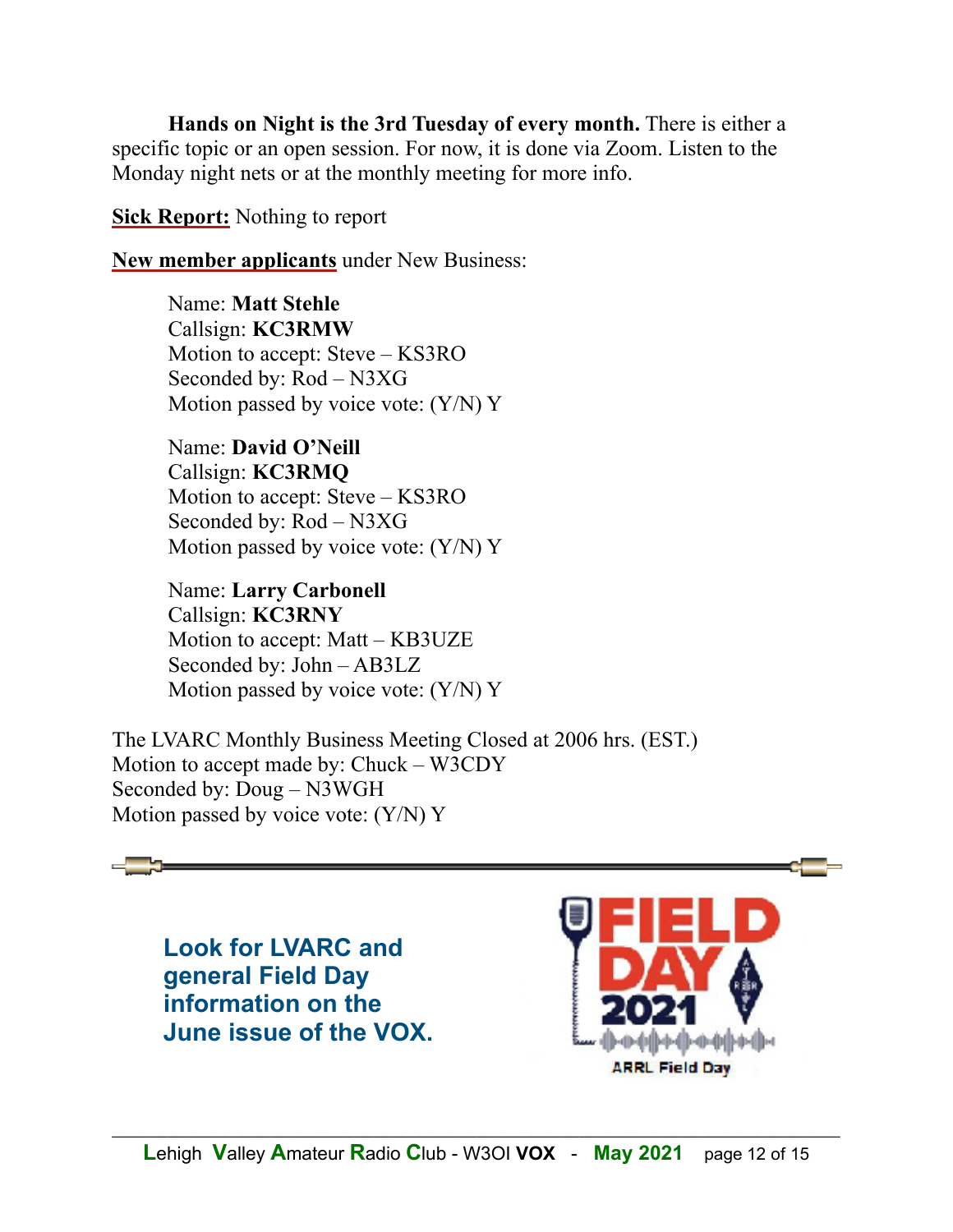|                                    | Pingerikmothhamoed und, which includes medical information<br>aloud the navisary gro have an event                      |             | CDC                                                         |
|------------------------------------|-------------------------------------------------------------------------------------------------------------------------|-------------|-------------------------------------------------------------|
|                                    | Par lavos guarde esta tarjese de repistro, que incluye información<br>rabiliza suber las naceras que la voibbila.<br>Ł. |             |                                                             |
|                                    | r-mil                                                                                                                   |             |                                                             |
|                                    |                                                                                                                         |             |                                                             |
| Cota-of Birth                      |                                                                                                                         |             | Patinni ruminer/modesi.manifar.htmass/marshed/              |
| Ascrima                            | Product Name/Manufacturer<br>Lot Rismann                                                                                | <b>SILV</b> | <b>MAGERIA SPA BY INFORMATION</b><br><b>PAYE EIGHT SURE</b> |
| 1 <sup>2</sup> Depart-<br>COVID-19 |                                                                                                                         |             |                                                             |
|                                    |                                                                                                                         |             |                                                             |
| 2 <sup>mi</sup> Diece<br>CDVID-19  |                                                                                                                         |             |                                                             |
| Other                              |                                                                                                                         |             |                                                             |

# TIP

Officials recommend that you do **NOT** laminate your COVID card in case you need a booster shot later. The booster will be listed on your original card.

**"Spring adds new life and new beauty to all that is."**  *— Jessica Harrelson*

### **LVARC April 2021 Testing Program Report**

At the April 16 2021 LVARC test session, 9 tested and 7 passed.



### **CONGRATULATIONS** TO:

Ryan Vance (T) Greg Glick (T) Matthew Russo (T) Cliff Quinn (T) Charles Gilbert (G) Jeremy Kuhns (T) John Maslowsky (KC3QHW) earned his Extra

VEs in attendance included **Mark** (AK3M), **Walt** (KE3SP), **Larry** (NR3R) and **Don** (N0VGA).

**The next test session date will be held on Friday June 18.**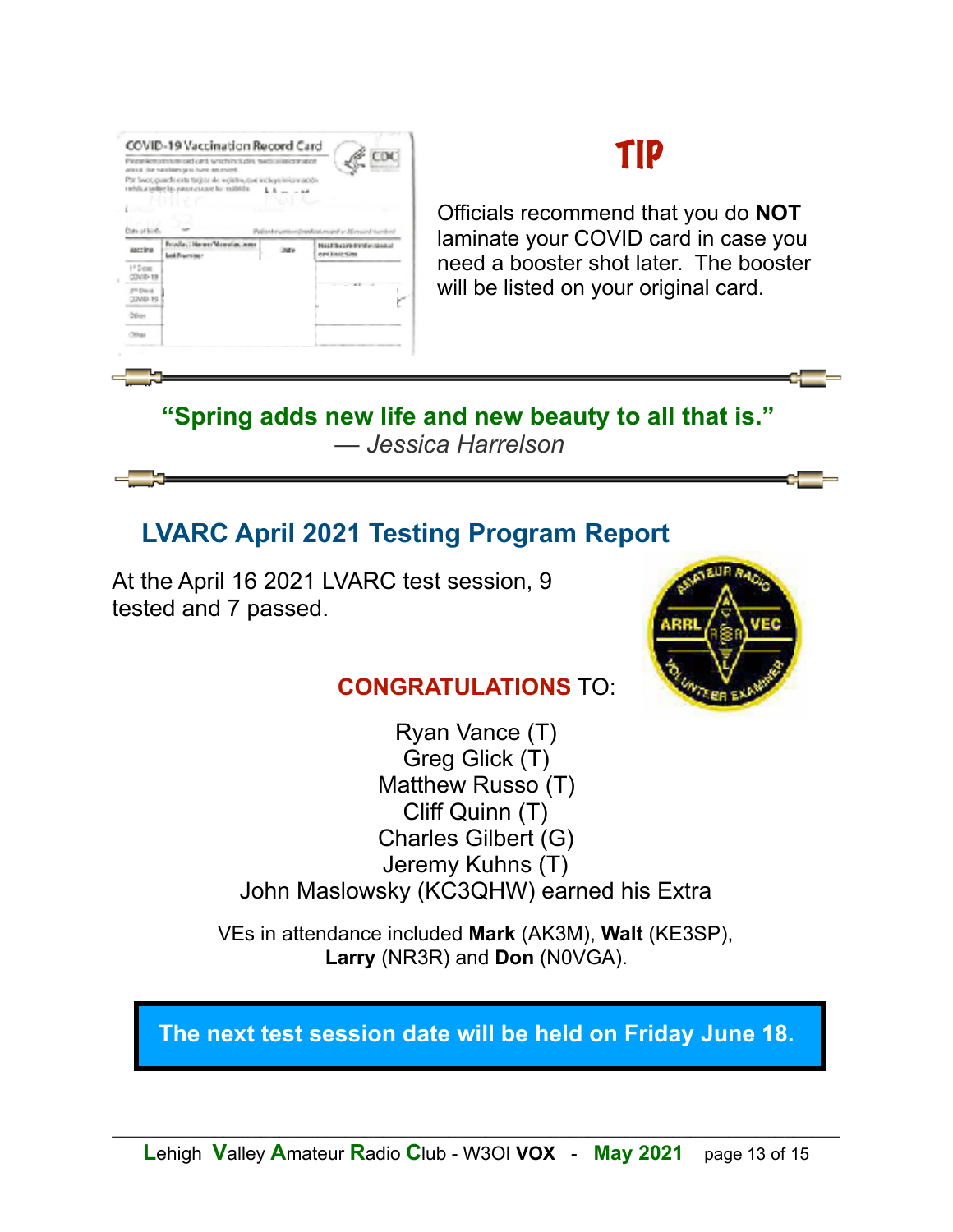### **Atlantic Hurricane Season**



The Atlantic Hurricane Season begins on June 1 and ends November 31. Amateur radio has a **Hurricane Watch Net** and handles a lot of traffic during this time.

Go to **<https://hwn.org/weather/atlantic.html>**  or tune to **14.325 MHz**.

Did you ever see the call **KB3SYV** on the cover page of the VOX? Why is it there? Is it a mistake?

It is indeed a valid LVARC call. The club has **TWO** calls.

# **NOTICE**

Due to the COVID distancing recommendations and needing an FRN prior to the test, there will be **NO Walk In Test session** on the LVARC 2021 Field Day weekend.

Instead, there will be a regular test session on Friday evening June 18, 2021 at the Tri Clover Fire Company.

**REGISTRATION IS NECESSARY.** To register, contact Mark (AK3M) at **[AK3M@rcn.com](mailto:AK3M@rcn.com)** or call **610-428-4475**.



This is YOUR Newsletter!

Share pictures or text information to be included in the VOX, to Mark (AK3M) at **[AK3M@rcn.com](mailto:AK3M@rcn.com)**.